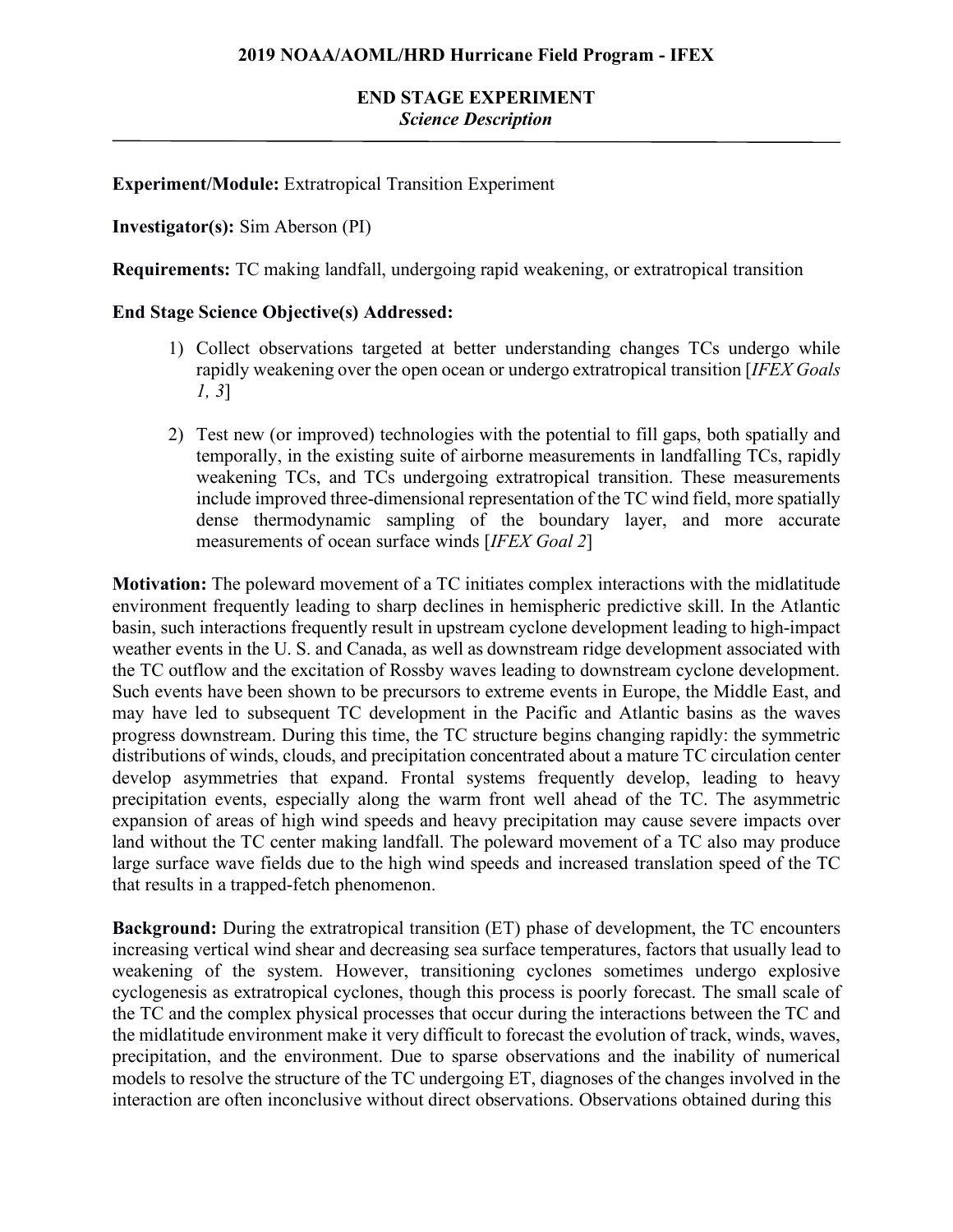# **END STAGE EXPERIMENT** *Science Description*

experiment will be used to assess to what extent improvements to TC structure analyses and the interaction with the midlatitude flow improve numerical forecasts and to develop techniques for forecasting these interactions. Improved understanding of the changes associated with ET will contribute to the development of conceptual and numerical models that will lead to improved warnings associated with these dangerous systems.

# *Questions for study:*

- How is the TC vortex maintained in regions of vertical wind shear exceeding 30 m s<sup>-1</sup>?
- How is the warm core maintained long after the TC encounters vertical wind shear exceeding  $30 \text{ m s}^{-1}$ ?
- How does vertical shear exceeding  $30 \text{ m s}^{-1}$  alter the distribution of latent heating and rainfall?
- Does vortex resilience depend upon diabatic processes? On subsequent formation of new vortex centers, or by enlisting baroclinic cyclogenesis?
- Does the vertical mass flux increase during ET, as has been shown in numerical simulations?
- Is downstream error growth related to errors in TC structure during ET? Is ET sensitive to the sea-surface temperatures?

## **Hypotheses:**

1. ET depends upon the survival of the TC as it penetrates into midlatitudes in regions of increasing vertical wind shear.

# **Aircraft Pattern/Module Descriptions:**

Two specific targets are to be sampled during each mission, the TC itself, and the interface between the TC and the environmental flow. The systems will be sampled every 12 h from the time it begins the transition to an extratropical cyclone to the time it is out of range of the aircraft, or the system dissipates.

**P-3 Pattern 1:** This pattern will target the TC itself and the and the interface between the TC and the environmental flow. Flights will likely include a non-standard pattern that samples the TC center and interactions between the midlatitude jet stream and the outflow from the TC.

**G-IV Pattern 1:** This pattern will target the TC itself and the and the interface between the TC and the environmental flow. Flights will likely include a non-standard pattern that samples the TC center and interactions between the midlatitude jet stream and the outflow from the TC.

### **Links to Other End Stage Experiments/Modules:** None